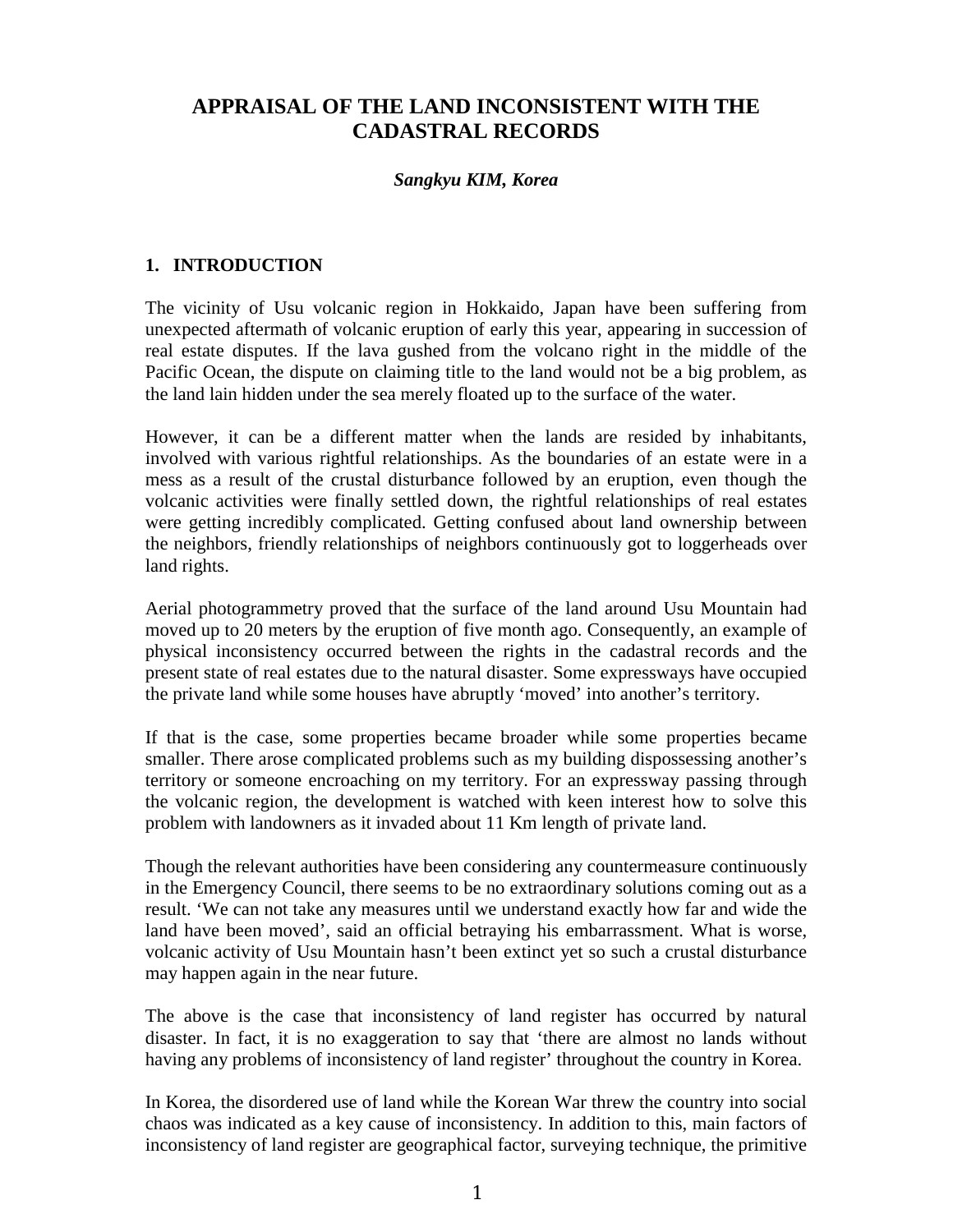state of supplying and demanding technical manpower and land use in disorder. As the inconsistency of land register will affect the land behavior, it is necessary to analyze its causes and improve relevant plans.

With that in minds, this paper has firstly dealt with key factors of inconsistency of land register and produced several actual cases. Despite the fact it was an inconsistent land with Cadastral records, there were some cases even professional appraisers misjudged and issued appraisal statement of identity just because the present condition has strong resemblance to the cadastral map. How many appraisers can be able to raise a question when they face the situation without knowing the fact that it is an inconsistent land with Cadastral records. We will bring up this matter and try to find a solution to it.

# **2. THE CAUSES OF THE INCONSISTENT LAND WITH THE CADASTRAL RECORDS**

# **2 1. Overview**

As the local autonomy systems were implemented electing local administrator by popular vote, the ways to deal with public grievance of local residents have been changed for the better. If surveying issues are standing in the way of the local development and the unity of residents, the popularly elected local administrator ought to be concerned about it.

In an instance of inconsistent land with Cadastral records in Masan, the entire area of Hoeseong-dong Hoewon-gu Masan, had been managed as a target area of public grievance since 1985 due to bad performance of surveying. As part of residents' participation in administration, this area recently has been designated as 'Redraw Our Land – Scale Alteration Project Zone'.

# **2.2. Causes of inconsistent land with Cadastral records**

For Masan, there were many cases of changing ownership due to the cadastral partition, merger and reclassification of land as well as converting the farmland into the citified purposes such as houses, railways and roads. In the process, the inconsistency between the actual boundary and the registered one in an official ledger occurred due to the mixed use and conflicts between users. With additional secondary sub division of land, the poor result from an inadequate performance of surveying went on accumulating.

It also probably had various variables that affected the selection of surveying technique and decisive factor of performance. According to the current law, the locations where there is almost no change of position such as naturally formed footpath between fields or fence of the house can be used as criteria of boundary. Otherwise, you have to obtain an optimal surveying result and conduct a subsequent surveying based on it. Nevertheless, the observational error of surveyors and investigator might be accumulated in process due to lack of understanding and experience.

Causes may vary depending on the area. However, the principal factors lie in the problems with an operating method with which the cadastral detail surveying against trigonometric point buried under the ground was conducted; the impoverished condition of country by Korean War; and the loose management of land under the situation in a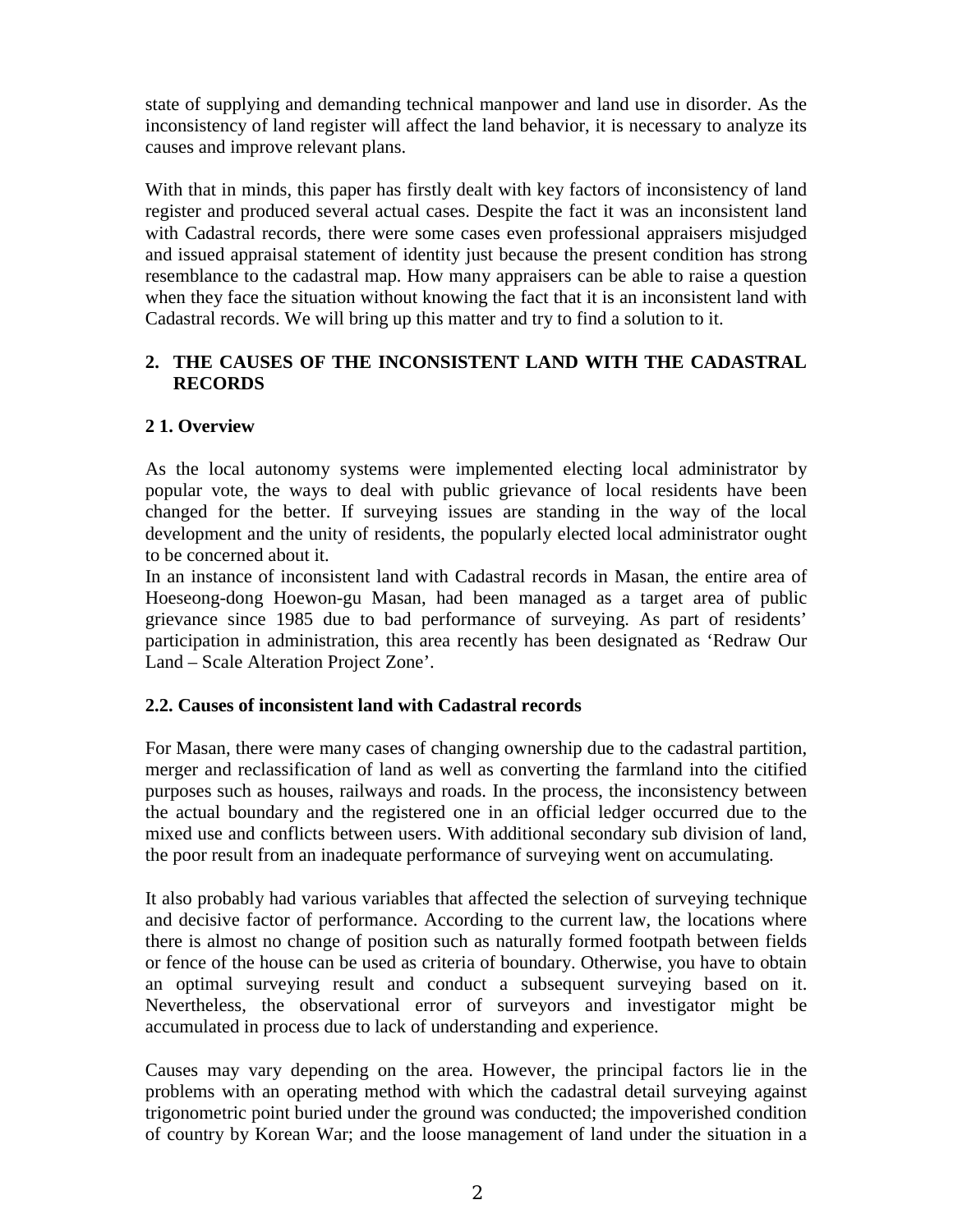transition period toward industrial society focused on the national land development.

### 2.2.1 Geographic Causes

As the geodesic datum of special minor triangulation and the united geodesic datum are simultaneously in place in Masan, the error caused by different coordinate junctions between trigonometric points and the error caused by unconformity of surveying unit and precision might have affected this problem.

The location is where the Kyung-Jeon railroad runs. In 1968, a surveying completed to move the railroad about 60 meters from the highland to down the residential area. In 1970s, bad residential sections within the visible range of railroad side were cleared away and rebuilt as part of Saemaul (New Community) project. Additionally, in early 1980s, completing the land reallocation project across the area, massive moving zone was taken place. On an earlier occasion, there were some geographical causes including that Dongyang Colonization Company owned this land under the rule of Japanese imperialism, and sold them in lots by scores of field to the occupants just before the 1945 Liberation of Korea.

### 2.2.2 Technical Causes

Minor error is always expected in the surveying technique. Though the cadastral skeleton surveying, a method connecting around 40 points of graph lines, can accomplish accurate value of the concerned graph line, the accuracy of its value may be deteriorated while connecting with adjacent graph line due to an affected match. In those days, as there were no grounds of restoration on the cadastral law, the surveying had to be done by questions and answers, tact and guidelines without clear institutional support. Furthermore, overall lags such as repetition of creating same drawing, errors on creation and quality of paper could contribute to the problems. The scale of the forestland map should be 1/6000 or more, however, it was most likely to have lots of errors occurring due to insufficient technique while changing the scale in the process of converting the use.

# 2.2.3 Primitive Technical Manpower

The supply of technical manpower had not yet met the demand at the time of intensive need of them by transition of physical status quo of land such as the national development project, disposal in government-vested land from Japanese, adjustment of unauthorized variation of moving zone, distribution of farmland according to the farmland reform and facility compensation system of measurer. The time was not at all or very little productive of technical manpower from the higher educational institutions. Consequently, the supplementary member who were self-trained by the management unit had to involve dealing with those tasks. As the skills were acquired by apprenticeship, the supply-demand of human resources was primitive due to lack of systematic and conversant initiation of skills.

# 2.2.4 Land use in disorder

After the Korean War, jumbling up unauthorized houses by refugees, unauthorized land transformation, construction work without regard for boundaries, voluntary alteration of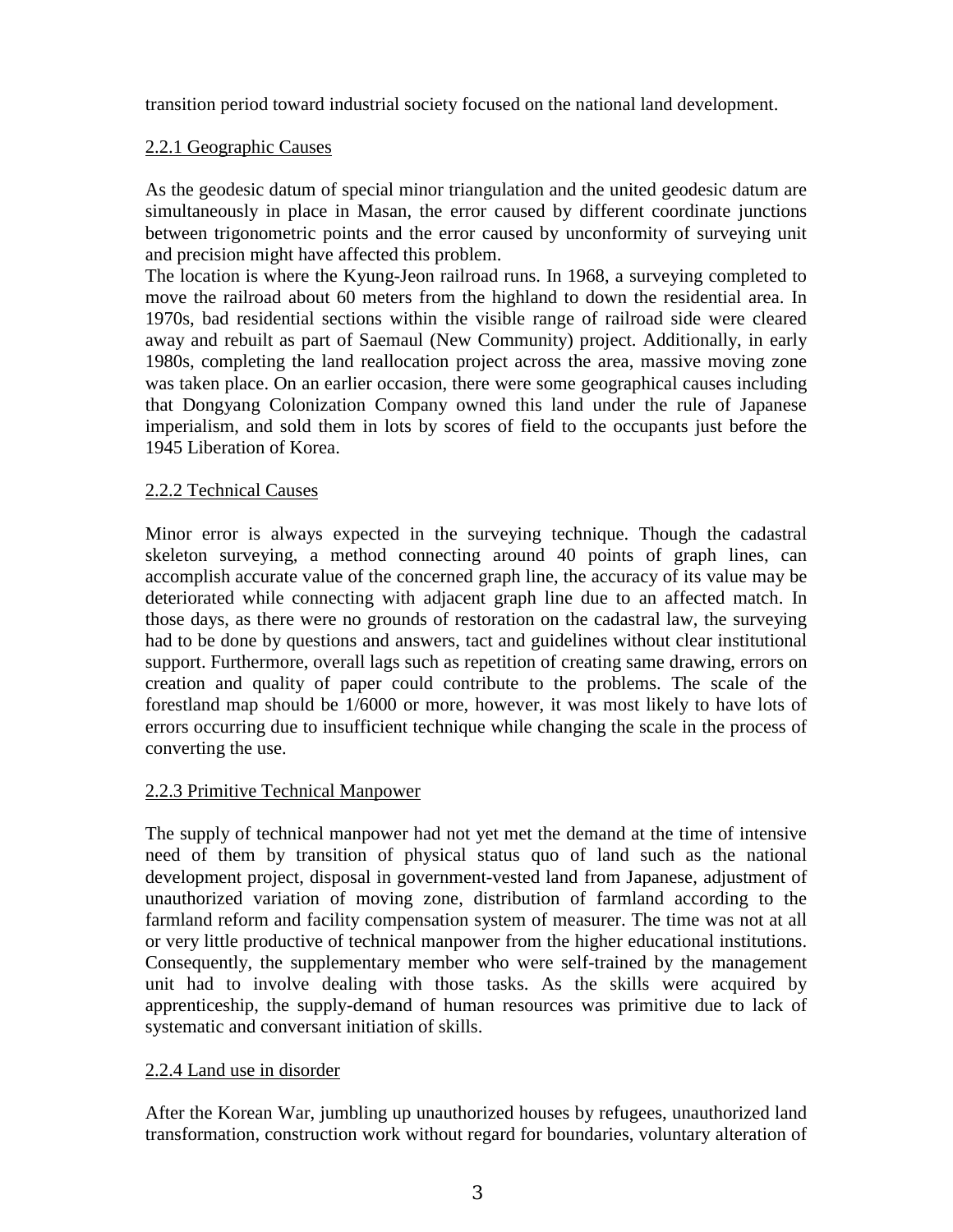boundary and illegal bargain with neighbors were observed without arranging the land register as a follow-up measure. Thus, actual boundary was different from that of an official ledger, and it would result in bad performances i.e., optical illusion of surveying boundary. Particularly, as the overlooked land occupancy between neighbors became a hot issue of boundary dispute someday, it resulted not only in being cancerous against local development and the unity of the people, but also becoming a cause of inconsistent land with Cadastral records.

#### **2.3 Actual cases of inconsistent land with Cadastral records**

### 2.3.1 Masan

This case was for a band-shaped rectangular land abutting on the Kyung-Jeon railroad east to west at full length. It was divided into two areas on a cadastral map as the concerned lot of land stretched over in and out of the land readjustment region. Southern part of the lot was identified as a facility green zone along the railroad side while northern part was completed the land readjustment project.

The administrative district of this area was changed from Changwon-kun to Masan-si in 1973. With upward tendency of land values due to administrative change at that time, the recognition of residents who wanted for using available land might have accelerated development. This area was where the city of Masan had built about 20 blocks of popular houses in 1970s as a part of house improvement plan within visible range of railroad side and Saemaul project improving dwelling structure.

The actual state of inconsistency in this case included overlapping, blank, irregularity of deviation and location error caused by any mistake on changing registration, connection of boundary between Ri and Dong, arrangement of cadastral skeletons, conversion of slop ways and optical illusion on sectional point presented by the owner. In addition to this, there was inconsistency in relation to the ownership.

# 2.3.2 Busan

The inconsistent land with Cadastral records around Hanwoo apartment located in Sahaku, Busan was found in 1976. In the meantime, despite of many attempts to readjust this area, it was aborted in the face of backlash and noncooperation of some residents. With recent suspension of neighboring road-building program, the residents were complained about impediment to local development. Thus, this area had problems more than inconsistency.

In several occasions whenever the official in charge changed, they promised readjustment but transferred to another station without fulfillment of promise. Accordingly, the residents were voicing their discontent loudly. The problem also lied in the residents themselves so they had conflicting interests between the neighbors in connection with boundary dispute.

Every surveying attempt resulted in different sizes and different boundaries. The current market value in compensation should be applied to a person for having a reduced size land. On the other hand, the past acquisition cost should be suggested to a person for having an increased size to acquire. Finally, whole residents were successfully reached an agreement. With their cooperation, several surveys were carried out for measuring the state of occupancy and creating the corrected surveying performance drawings, the size variation report, the old and new comparison chart, reports by lot number and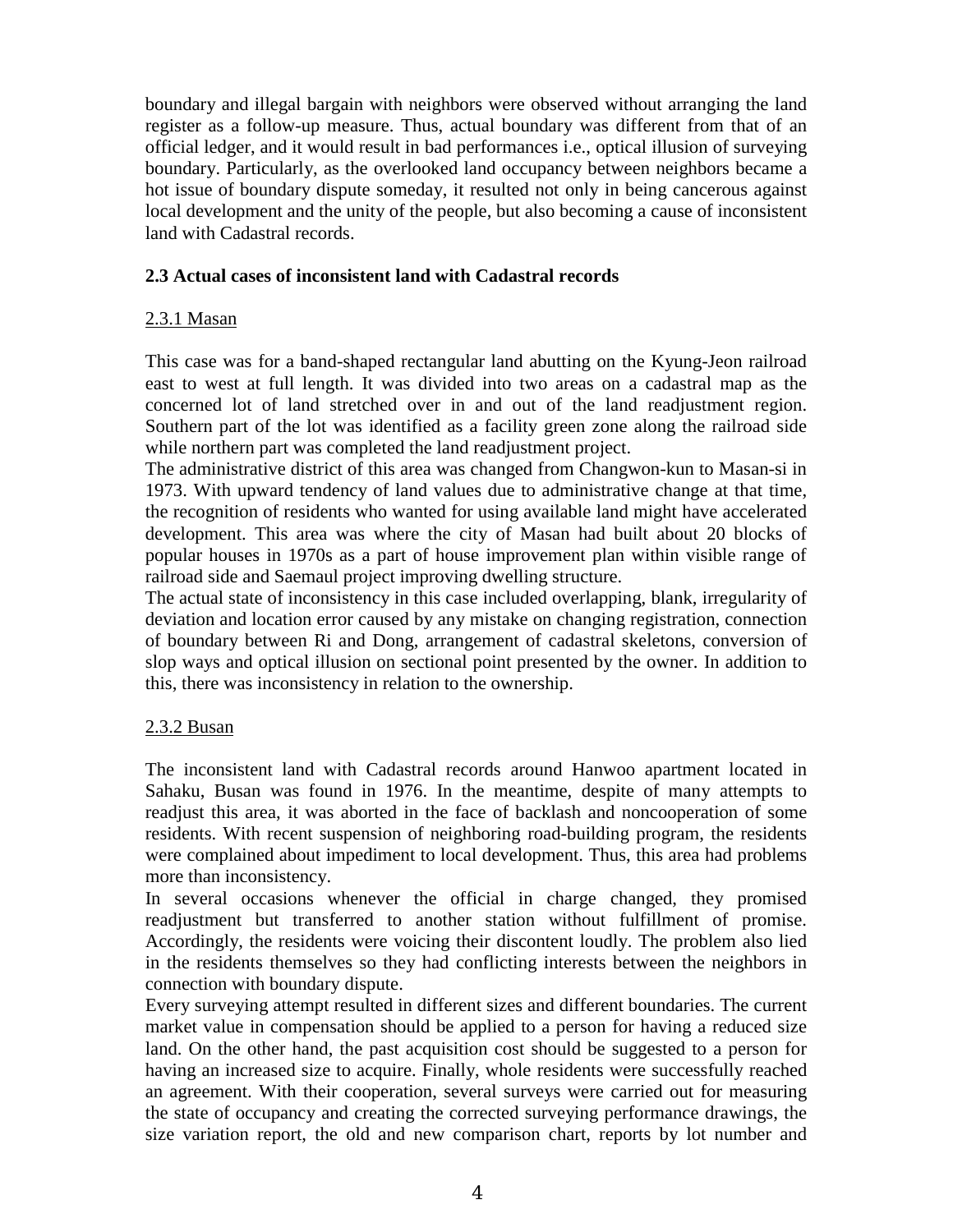application for correction based on the surveying results. The readjustment tasks were concluded by visiting the residents to deal with their own problems individually.

### 2.3.3 Gunsan

Our land registration was established the system for the first time from the land survey project that Chosun Government-General carried out to construct infrastructure of governing colony and plundering tax under the colonial period in 1912.

The land registration system in Korea started with land registration for tax, the most primitive, and currently developed to a legal land registration that should provide public trust of land indication, protection of the right to resident's property and accurate information data. However, it led to massive public grievance and resident's inconvenience as well as impediment of local development due to inconsistency of actual land occupancy and boundaries. Therefore, the Administrative Reform Committee adopted it as an improvement task to establish readjustment plan to inconsistent land throughout the country in 1993. Despite the plan had been annually promoted, the actual performance to readjust inconsistency of collective properties did not give us entire satisfaction.

In Gunsan, primary cause of inconsistency came from the surveying method. This area employed the special minor triangulation. As the whole quantities of four special minor triangles were missing and error occurred during the basic surveying, the special coordinates converted into ordinary were used. Therefore, it resulted in lack of unity on detail datum. In cadastral detail surveying, some causes for the inconsistency of moving zone were the disposal of government-vested property, the special law for transferring farmland ownership, the compensation system of actual expense without previous notice and the technical error occurred by measurer during the survey on moving zone. After the Korean War, the mixed causes occurred by owners such as unauthorized construction in disregard of actual boundary, reconstruction and extension were observed in the collective resettlement area for the out-of-towners and populaces.

In an affirmative surveying, the deepened conflict between the neighbors might invite the boundary dispute by letting the landowners to indicate boundaries of their own occupancy. Also this affirmative surveying were carried out based on an actual state of occupancy in disregard of registered boundaries on the official cadastral ledger so the collection of agreement were not easy from a person having a reduced size land due to tenacity of compensation on land value. In a numerical surveying, despite a calculated size were fixed as an affirmative size, unwillingness of submitting application for ownership due to size variation between affirmative size and that of an official ledger, and the rigid work process of a person in charge were observed. On surveying against boundary dispute, a person in charge often decided an inconsistent land randomly and left the matter unsettled in a negative attitude without verifying, identifying and solving the boundary problems. Furthermore, at the time of dividing the official duties for the readjustment of inconsistent land, they simply took plans with perfunctory procedures rather than solving problems on the spots.

# 2.3.4 Donghae

A case in Donghae, Gangwon-do showed that the last lot of coastal area was located on the precipitous cliff as the Cadastral records were pushed toward the cliff one by one during the basic survey with modern surveying technique in the rule of Japanese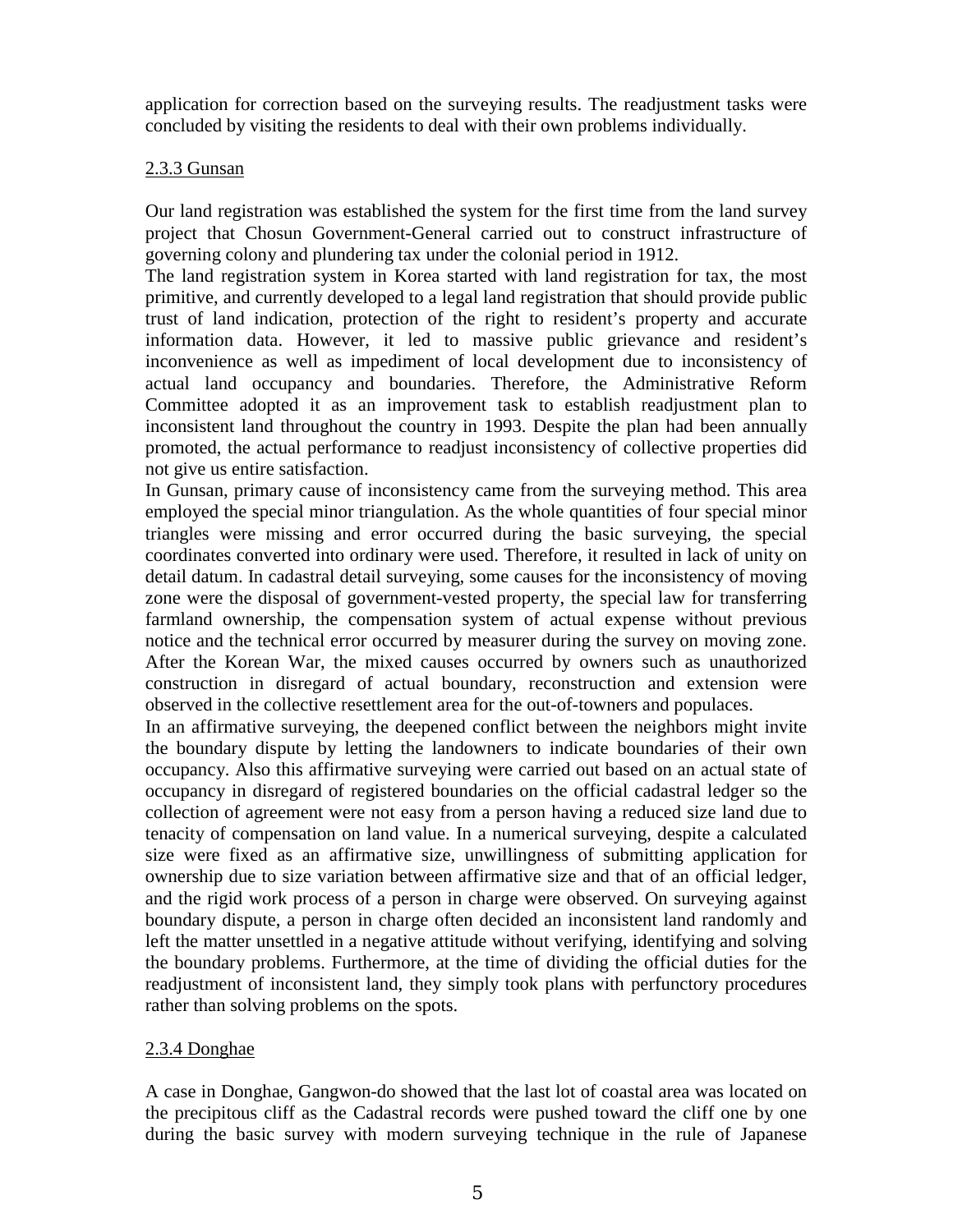imperialism. This inconsistent land with Cadastral records was originated by an elemental error that could not be found with basic surveying method in the field survey. There were no particular problems, for example, exercising possession right or damage of income from use as long as nobody claims its rights from the cliff.

|                   | <b>Target Land</b> |                   |
|-------------------|--------------------|-------------------|
|                   | No. of Lot         | Acreage $(1,000)$ |
| Total             | 27,684             | 53,906            |
| Seoul             | 5,638              | 870               |
| Busan             | 3,563              | 553               |
| Daegu             | 1,661              | 318               |
| Inchon            | 205                | 303               |
| Gwangju           | 191                | 44                |
| Daejeon           | 677                | 245               |
| Gyeonggi-do       | 2,963              | 30,806            |
| Gangwon-do        | 2,878              | 9,149             |
| Chungcheongbuk-do | 411                | 102               |
| Chungcheongnam-do | 633                | 5,858             |
| Jeollabuk-do      | 2,585              | 552               |
| Jeollanam-do      | 68                 | 363               |
| Gyeongsangbuk-do  | 700                | 397               |
| Gyeongsangnam-do  | 5,008              | 3,116             |
| Jeju-do           | 503                | 1,230             |

**National Current Status of Inconsistent Land with Cadastral Records**

(As of December 31, 1994)

# **3. THE IMPACT ON THE LAND ADMINISTRATION**

The impact of inconsistent land with Cadastral records on the land administration ranges from taxation, effective decision-making and implementing land policy to the social/managerial field.

# **3.1 Social Aspect**

#### 3.1.1 Weakening national unity and land market

Inaccurate land indication easily can be a cause of land dispute between the neighboring landowners. The restored land on the surface of the earth by determining land size on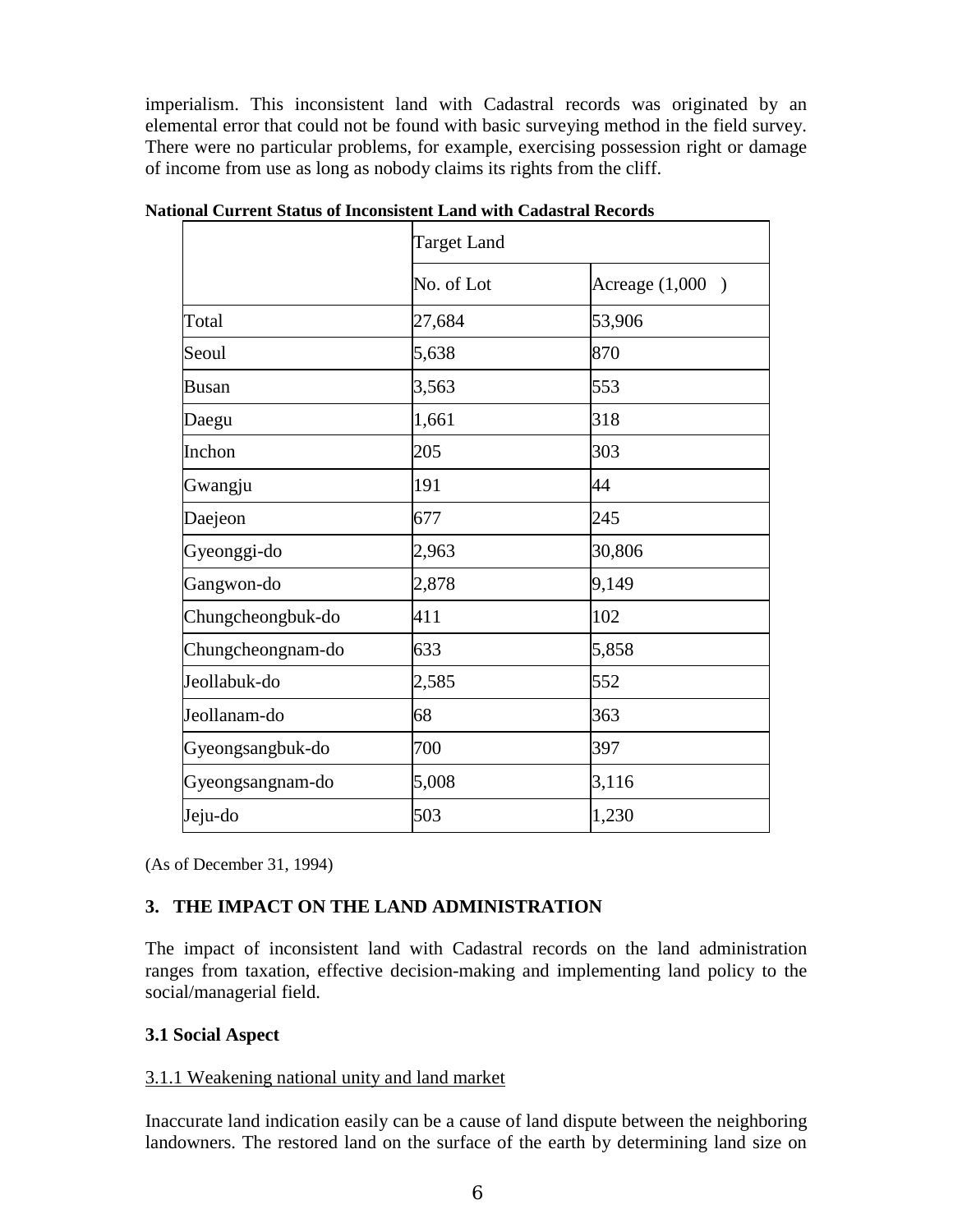the basis of the cadastral map always results in a legal issue between the neighboring landowners. The boundary restoration survey can be accepted when it looks advantageous, in turn it may develop to a lawsuit when it is at disadvantage.

The inconsistency with actual land results in impediment of exercising land ownership and problems on the transactional order. The duplicated registration can also be a double transaction with other intention. It may become a target of fraudulent practices when it is misused. For these reasons, national unity and land market can be weakened.

### 3.1.2 Confusion on the rights of entity

Since the entity of rights is different due to inconsistency of land boundary, an official cadastral ledger may lose its functionality of public announcement as well as ownership registration of land transfer and settlement of fixed collateral are in much trouble. Thus, the inconsistency of land boundary being basis for recognizing rights of entity will become a significant social issue.

### **3.2. Administrative aspect**

### 3.2.1 Overview

The cadastral registration that is a core factor on the rights of entity consists of boundary and size. Inaccurate cadastral registration may not only cause economic damage and enormous inconvenience in exercising land ownership but also incur peoples' distrust. Administration on Cadastral records may also be under threat of collapse by suspension of land transfer.

#### 3.2.2 Impact on taxation and public works

Since composite land tax, acquisition tax, capital gains tax and development allotment are levied depending on the registered land on the official cadastral ledger, the resistance may be increased against unfair assessment. It also has significant influence on facilitating public works. Hence, the inaccuracy of Cadastral records can be seen to impact greatly on the administrative aspects of day-to-day administration.

# **4. READJUSTMENT PLAN FOR THE INCONSISTENT LAND WITH THE CADASTRAL RECORDS**

The most ideal readjustment plan for the inconsistent land with the Cadastral records would be explaining the iconographic cadastral registration system in numbers. It could be most desirable to proceed re-survey project as scheduled in order to shift cadastral registration from detail to multi-purpose. In terms of this, I will propose a range of methodology as follows:

#### **4.1 Traditional methodology**

It is necessary to analyze the causes of inconsistency of land register and manage intensively based on the result until completing full readjustment. In the course of converting scale from minor to major, the variation should be processed based on the agreement of interested parties. Organizing the readjustment committee, a proper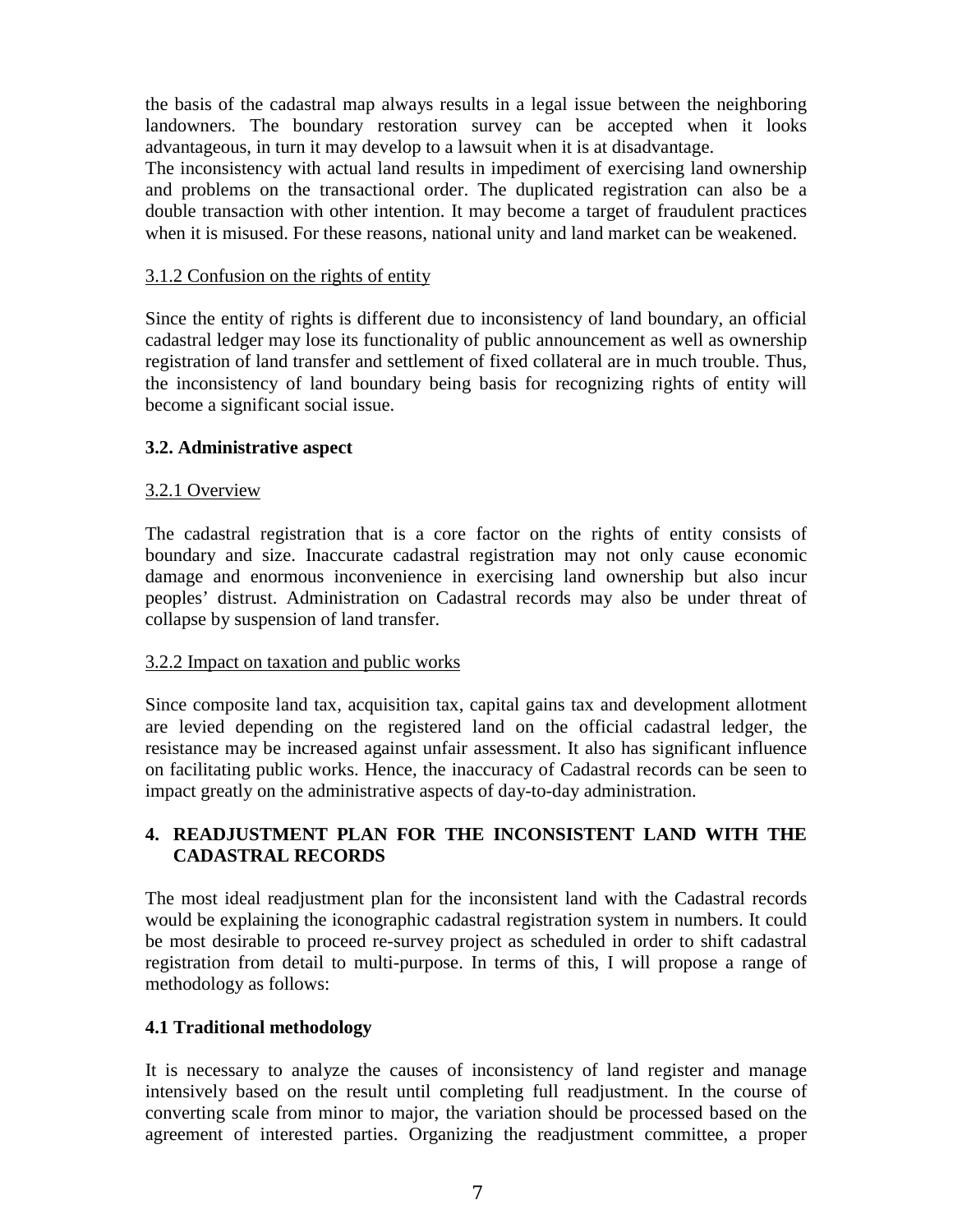measure should be adopted autonomously to solve the problems. In correction of boundaries, there is a method to accept minor variation within tolerance. However, this method requires circumspection as it may encourage another inconsistency.

### **4.2. Introduction of land merger with the public works**

It refers to scaling up the land, which is yet far from achieving while leaving in the land market. Plans that local government or public organization can play a leading role to scale-up the lot by the urban development or renewal projects may be considered. In the process of changing scales, the surveying on the present state of buildings should be executed at the same time to attract residents' attention.

### **4.3. Election of competent leader**

It is a plan to carry out re-surveying under the present state that the owner actually recognizes its own occupancy. The boundary and size are decided according to the current on-the-spot boundary in disregard of existing records. This methodology is only possible when competent leader who gains absolute trust by local residents is elected.

### **4.4. Land contribution to the local development**

It is a plan to be considered in line with election plan of competent leader, which land readjustments are carried out based on the actual boundary. The owner having the reduced land contributes the relevant land to the local development fund. To recognize the spirit of sacrifice and cooperation, the local government erects a monument at the entrance or specific location in the concerned area. Thus, the devotion to its hometown will be handed down to posterity as well as the here and now. For instance, less than 5 Pyong will be regarded as an exception to settle while more than 5 Pyong of the reduced size will be settled as a contribution to the local development.

# **4.5. Review on launching the public readjustment body**

The plan to launch the public readjustment body specialized in the matters of inconsistent land separated from the management of land registration throughout the country can be considered.

#### **4.6. Boundary set-up on affirmative surveying**

Prior to the investigation surveying, the target land for merger should be suggested merger in advance and boundaries should be fixed on the basis of distinct on-the-spot landform and natural features such as fence and road. When the boundaries are unclear to judge, those that do not affect the size of the land in the official ledger should be identified and then decided as definite boundaries based on the feasibility study and agreement.

In setting up boundaries, bypaths should be included in the lot registered on the cadastral map while boundaries of public sites or trunk roads (national land) are fixed at the present state of occupancy. For an individual occupancy of national land, the private lot should be fixed based on the size specified in the official ledger. Excess occupancy should be identified and notified to the related administrative department so as to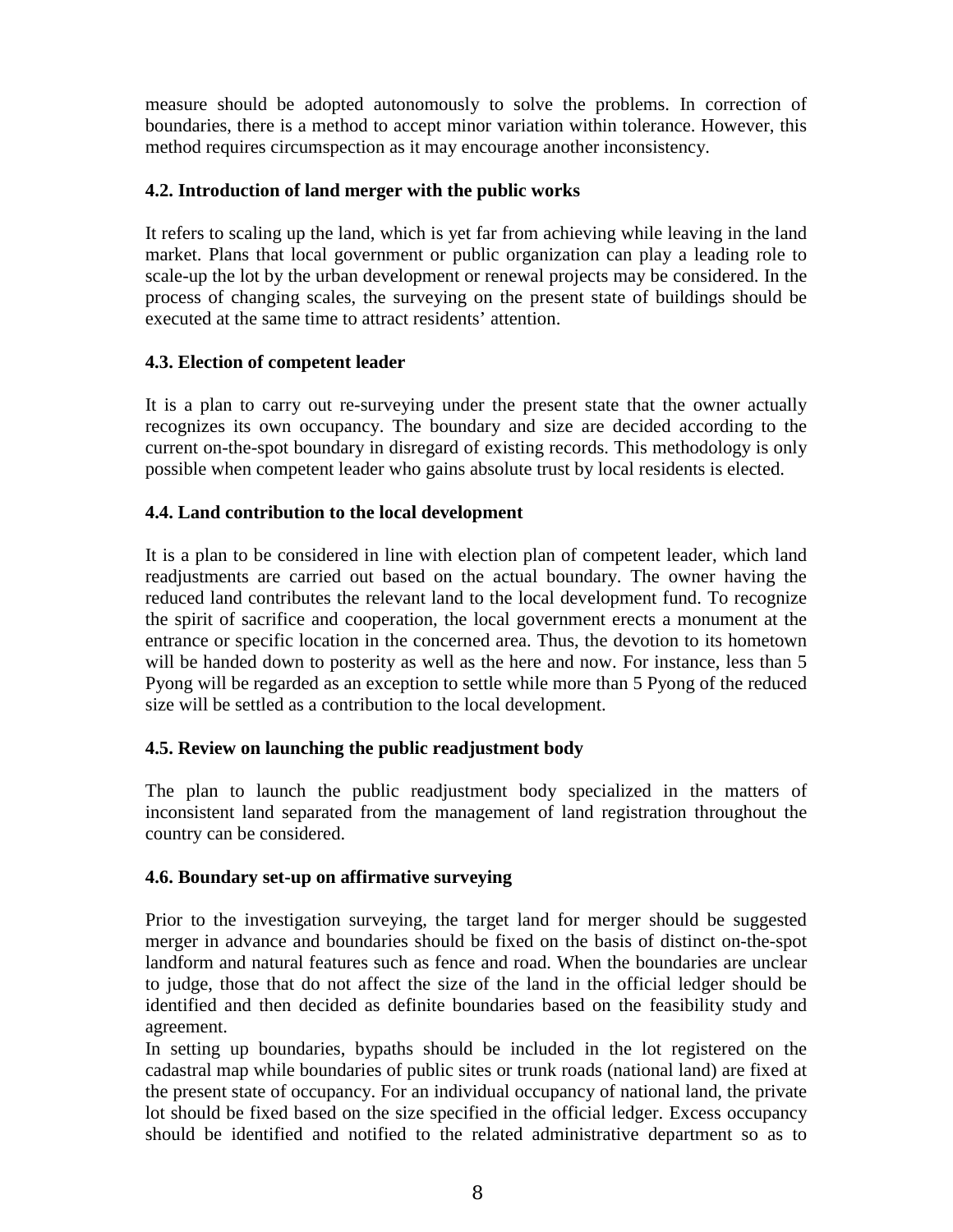suggest possessor for acquiring it in future. Hence, boundaries of the lot having a broad range of variation should be adjusted according to the present state of occupancy.

# **4.7. Determination of size**

Under Enforcement Ordinance of Cadastral Act Article 48 Section 1, for the result of an affirmative surveying, the size specified in the official ledger should be determined as an affirmative size when the size variation falls within tolerance. On the other hand, allowable size should be dealt out and determined as an affirmative size when the size variation is exceeded tolerance. The affirmative land size should be determined in the way to minimize the variation.

#### **4.8. Organization of readjustment committee**

According to the operating policy, the readjustment committee designates head of a Tong (the second-lowest city administrative unit) or someone who are familiar with neighborhood among the land owners in the concerned area on the recommendation of Dong (village) headman to create an adjustment atmosphere. They may assist to arbitrate boundary dispute or act as go-between the parties within the target land and encourage the parties to submit a correction of registration data.

### **4.9. Campaign of publicity to residents for the readjustment plan**

On the basis of the surveying results, the target area should be decided and the determined boundary, size and target land along with intention to make correction of relevant registration data should be notified to the residents with a notice for requesting support on the readjustment plan. Also a series of campaign of publicity to residents should be stepped up, for instance, holding a steering committee to explain readjustment policy and hear what the residents say.

# **4.10. Identifying the target land for correction of registration**

After holding a steering committee and collecting residents' opinions, the target land for correction of registration should be identified in the land register. The would-be corrected land ledger with old/new comparison drawing should be notified. In addition to this, the application of readjustment should be created for allowing the concerned owner to file an application.

#### **4.11. Collecting application of readjustment and readjusting the official ledger**

After collecting the application of readjustment, the corrected drawing reflecting new registration input should be recreated under the approval of recreating the cadastral map. Boundaries and sizes should also be corrected in the land register. The process will be concluded by notifying the results to the interested parties and sending an acknowledgement to the steering committee.

#### **4.12. Challenge to eliminate the inconsistent land with the Cadastral records**

When the land dispute occurs, the measurer often settles the dispute by correcting the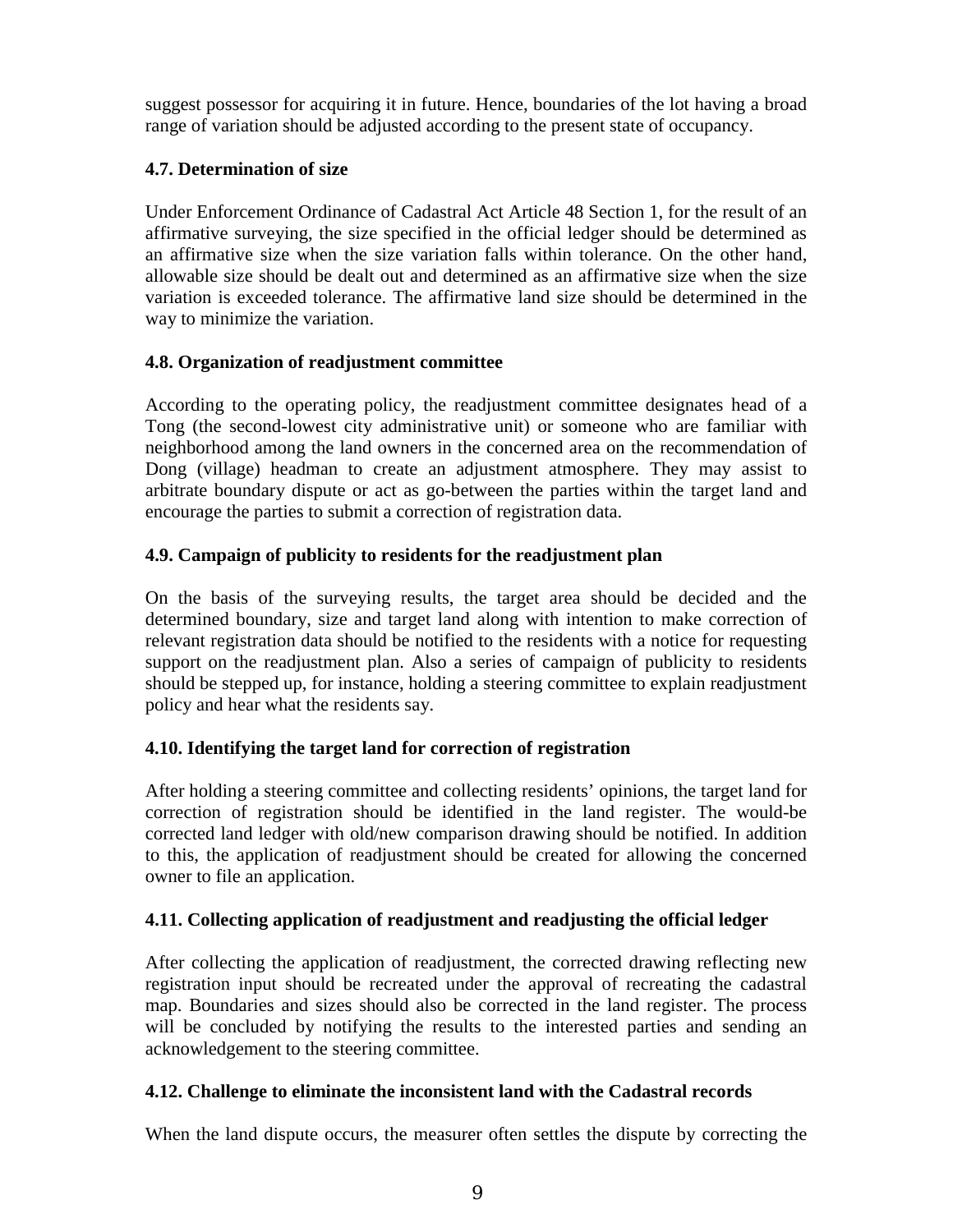registration data as a follow-up measure. What is the most important solution would be to eliminate the cause of occurring the inconsistent land with the Cadastral records by precise surveying in the first place that allows producing accurate surveying results.

Administrative methodology to eliminate the inconsistent land is to correct the registration data, change scales and re-survey. However, correcting the registration data would actually be difficult task. Establishing a provision should be reviewed to allow readjusting the size in the official ledger in virtue of its official authority without agreement of owners when the boundary would only be corrected within the tolerance of affirmative size in readjusting the inconsistent land. Avoiding the concept of affirmative surveying that redraws a new cadastral map, the registration data should be corrected based on the registered boundaries of cadastral map to allow becoming a clear evidence for the cadastral administration and exercising the privilege of land ownership.

# **5. THE INCONSISTENT LAND WITH THE CADASTRAL RECORDS IN APPRAISAL**

In appraisal, it is a fundamental process that the estimation of the inconsistent land with the Cadastral records should be rejected, being basically considered as physical inconsistency. However, though the land is in inconsistent with the Cadastral records, the possessory rights of the final possessor should be protected at the time of appraisal when the possessor in good faith uses in behavior of occupancy or construction without knowing an elemental cause and such a state of occupancy is being transferred to the next possessor. For instance, though the land in the original Cadastral records locates in a forestland enclosing by dense forest, sea, lake or on the top of precipitous cliff as the case of Donghae, Gangwon-do, there seems no objection raised as long as the current possessor can use the concerned land to realize profit without resistance by third party.

For the purpose of an auction or recognizing the degree of inconsistency, the appraisal should be carried out on the basis of the present state of occupancy. However, the degree of advantage/disadvantage of target land compared to other interested parties and opinions of administrative authorities or other interested parties should be indicated as comment in a written statement of appraisal. Also the fact that the land may damage its right of possession or occupancy someday in compliance with title should be clearly specified.

# **6. CONCLUSION**

There seem no places not having any problem of inconsistency with Cadastral records throughout the country. We have studied causes and actual cases of inconsistent land with Cadastral records, effects of inconsistency impacted on the land administration and the process pattern of inconsistent land in appraisal.

To avoid occurrence of additional inconsistent cases in the cadastral management, criteria of assigning boundaries and obligatory provisions should be established together with the need of the organic consensus between the land-related departments. Furthermore, it is necessary to improve legislation that allows including the cadastral registration act in the land-related law.

In case of inconsistency between the boundaries of house and road, the sidewalk should